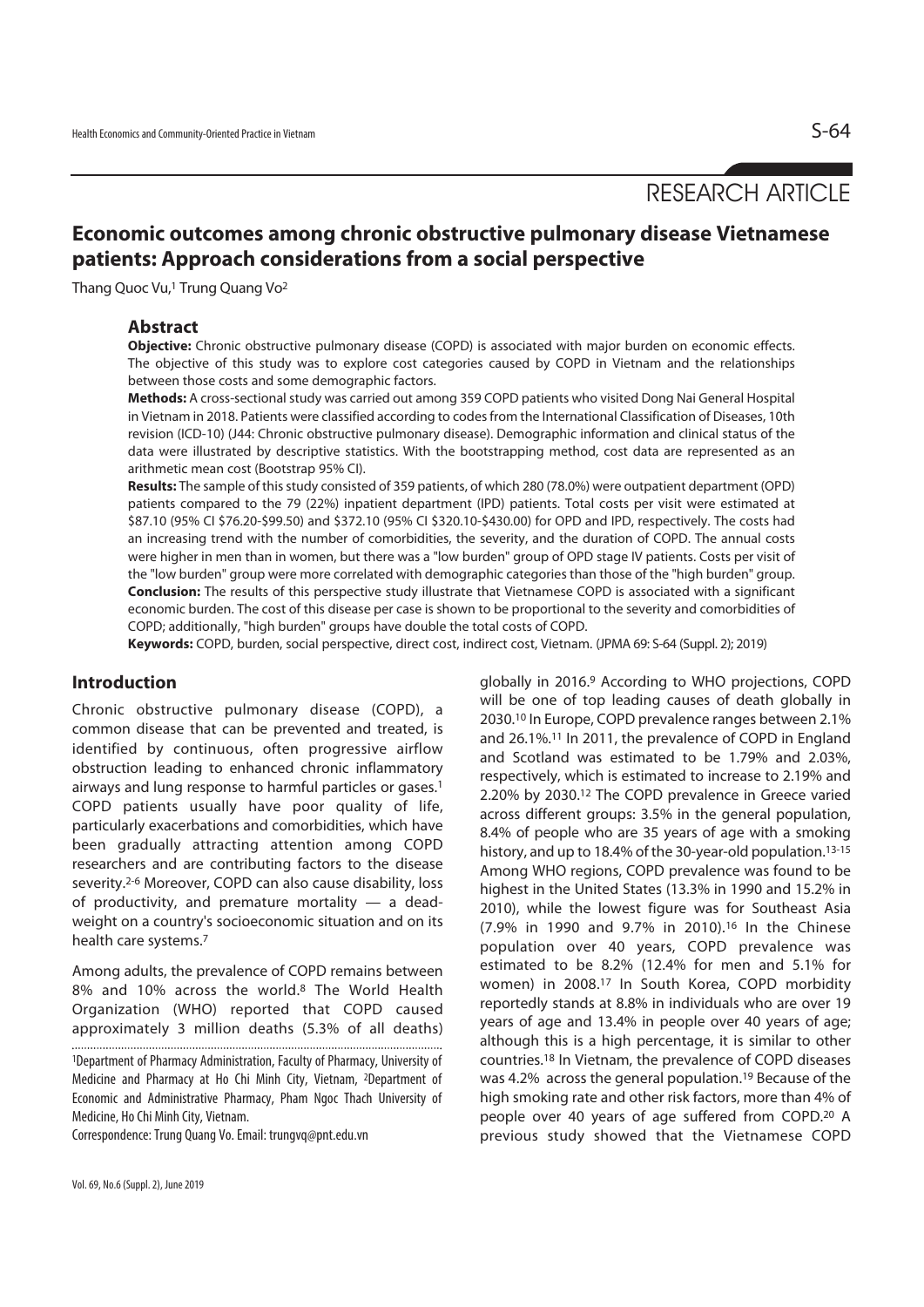prevalence defined by the Global Initiative for Chronic Obstructive Lung Disease (GOLD) stages II-IV was 3.7% in 2014.21

COPD has an enormous effect on economic burdens across the world.22,23 From a report of the European Lung White Book, direct costs of this disease equaled 23.3 billion euro (€23.3 billion), while indirect costs were €1.8 billion higher among the European Union countries in 2011.24 COPD costs per case range from €1,212 to €3,492 in Germany.25 In Greece, the total costs of COPD management were €4,730 per patient per year -62.5% from direct costs (medical and non-medical) and 37.5% from indirect costs.26 In the Netherlands, the direct medical costs were €180 million in 2000, with a projected increase to €495 million by 2025.27 In England and Scotland, direct health care costs of this disease per year were around 1.50 billion pounds (£1.50 billon) and £159 million in 2011, respectively, and are estimated to reach £2.32 billion and £207 million in 2030, respectively.12 The annual cost of COPD was forecasted to increase to €166 million by 2030.28 In 2010, the total cost burden of COPD in the United States was estimated at 36 billion US dollars (US\$36 billion), with direct medical costs accounting for approximately nine tenths of the total cost.29 In Vietnam, the annual direct medical costs of COPD were US\$593 per hospitalization while the outpatient figures were US\$58 per patient.30

Previous studies showed that direct medical costs are highly associated with the comorbidity and severity of COPD, while hospitalization is one of the key drivers of direct medical costs.31-34 Due to the scarcity of comprehensive and representative evidence on the economic impact of COPD, there is a need for reliable cost estimates to increase COPD awareness and to provide a rational basis for decision makers.7 However, the social impact of COPD costs has been limited in Vietnam. Therefore, the objective of this perspective study was to explore three main cost categories associated with COPD patients in Vietnam: direct medical costs, direct nonmedical costs, and indirect costs from both patients and caregivers, as well as to explore the relationships between those costs and some demographic factors.

### **Patients and Methods**

This cross-sectional study follows the sum-all cost and prevalence-based approach from a societal perspective to estimate cost-of-illness.35,36 The sum-all medical cost method considered all the medical costs of providing care to a patient, irrespective of who incurred them.37 Incorporation with a prevalence-based approach yields a general picture of the economic burden of COPD as well as component costs to provide a better point of reference for policymakers to manage the disease on a societal level.38

This study was conducted within a three-month period from January to March in 2018 at Dong Nai General Hospital, Vietnam. Construction of the Dong Nai General Hospital, which contains 1,400 beds, was started in 2008. The Dong Nai General Hospital is the first public-private hospital in Vietnam.39 All patients with a primary diagnosis of COPD according to codes from the International Classification of Diseases, 10th revision (ICD-10) (J44: Chronic obstructive pulmonary disease), were invited to participate via consecutive sampling.40 Patients diagnosed with stage III and stage IV COPD according to the GOLD classification<sup>41</sup> and with a baseline (postbronchodilator) FEV1/ FVC ratio of <70% in the previous 6 months were included in the study. COPD severity was classified using FEV1 as a percentage of predicted normal values (FEV1% predicted) according to the GOLD quidelines, with an FEV1 of  $> 80\%$  indicating stage I COPD, and 50%-79% indicating stage II COPD, 30%-49% indicating stage III COPD, and < 30% indicating stage IV COPD. FEV1 values were obtained from the retrospective medical records of patients.41 Patients diagnosed with unstable ischemic heart disease, aortic valve stenosis, musculoskeletal disease (which severely limited their exercise capacity), cognitive problems (eg, dementia and psychiatric disorders), or who were impaired in their ability to participate in the study and complete the questionnaires were excluded from the study. Moreover, patients who were lacking the ability to speak or read Vietnamese were also excluded from the study.

The relevant data were collected from an electronic database and interviews. The electronic database provided information related to direct medical costs, whereas face-to-face interviews with COPD patients were conducted through the questionnaire to collect demographic characteristics, direct non-medical costs, and indirect costs. The structured questionnaire consisted of two parts. The first form included information about socio-demographic and clinical characteristics, namely age, gender, weight, height, diagnosis, dialysis status, marital status, education level, monthly income and occupation, residential area, lifestyle, and presence of comorbidities. The second form was associated with transport expenses, supported accommodation costs, meals, working days lost, and caregivers.

The costs consisted of two parts: direct costs and indirect costs.42 In the present study, the unit cost of health care services has been calculated using the standard costing method.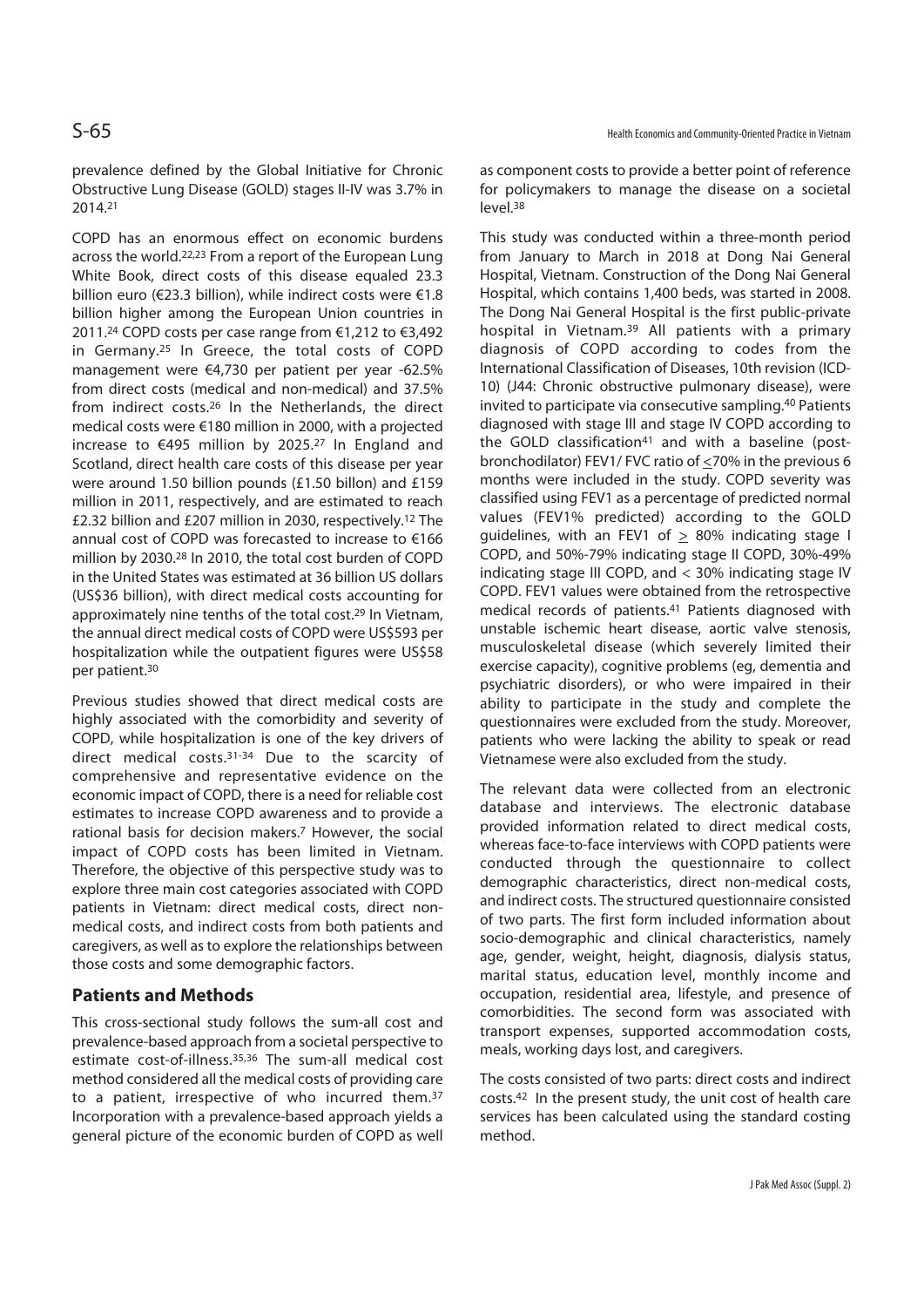Health Economics and Community-Oriented Practice in Vietnam  $S$ 

Direct costs include both the direct medical cost and the direct non-medical cost. The direct medical costs were calculated through the summation of medications, consulting doctor/hospitalization, laboratory tests and functional/imaging tests, and other medical service costs. The other medical services included costs of consulting doctors for other diseases, surgery, and medical supply costs. The cost was calculated through the summation of the products produced by multiplying the quantities of each resource by its acquisition unit cost. Direct nonmedical costs were collected from the reports of COPD patients and their family members, including meals (special food or supplements), transportation, accommodation, and informal care costs.

Indirect costs are associated with the costs caused by productivity loss, including work loss of patients and their caregivers. To estimate lost productivity, this study uses an approach characterized by:

(Number of days out of work \* GDP per capita in 2017) / number of working days per year.

The gross domestic product (GDP) per capita in 2017 was \$2,343,43 the number of working days per month and per year in 2017 were 22 and 251, respectively, the percentage to be applied to the theoretical labor force was 48.2%, and the national unemployment rate was 2.24%.44 All costs were collected and calculated in terms

of the Vietnamese currency (dong [d]), then converted to USD by the exchange rate of  $US$1 =$  $d22.594.45$ 

**Statistical Analysis:** All analyses in this study were conducted with Microsoft Excel 365. Demographic information and clinical status of the data were illustrated by descriptive statistics (frequency, percentage, mean, standard deviation, median, 25th-75th interquartile, minimum, maximum). With the bootstrapping method, cost data are represented as an arithmetic mean (Bootstrap 95% CI) cost. The costs of demographic categories were divided by median split into lowburden and high-burden groups, and the Kruskal-Wallis or the Wilcoxon test was applied to test the differences of costs among groups. Statistical significance was considered to be P < 0.05.

**Ethical Approval:** The study protocols were approved by the Dong Nai General Hospital. All the patients provided informed consent after receiving an explanation of the study. The information in the study was used for research purposes only. Anonymity of each patient was maintained by assigning alphanumeric codes.

### **Results**

The sample of this study consisted of 359 patients. According to the GOLD classification, 92 (32.5%) of the 280 OPD patients had GOLD stage III COPD, while 189 (67.5%) patients had GOLD stage IV COPD. All IPD patients had GOLD stage IV COPD.

Approximately four-fifths of them (n=280, 78.0%) were outpatient department (OPD) patients compared to the more than one-fifth (n=79, 22.0%) inpatient department (IPD) patients. A majority were male (OPD: n=253, 90.4%; IPD: n=71, 89.9%) and at the age of 60-69 years old OPD: n=117, (41.8%); IPD: n=51, (64.6%). Well over three-fifths of them had received > 9 years of education (OPD: n=190, 67.9%; IPD: n=51, 64.6%) and had a mean monthly income of around US\$132.80 (\$0.00-\$188.10). The majority of COPD patients had at least one concomitant disease; those who had  $\geq$  2 comorbidities ranged from 18/79 in IPD patients (22.8%) to 29/91 in OPD stage III patients (31.9%). The most common were cardiovascular diseases, followed by diabetes mellitus, and



Figure-1: Average total cost of OPD patients with COPD by age groups.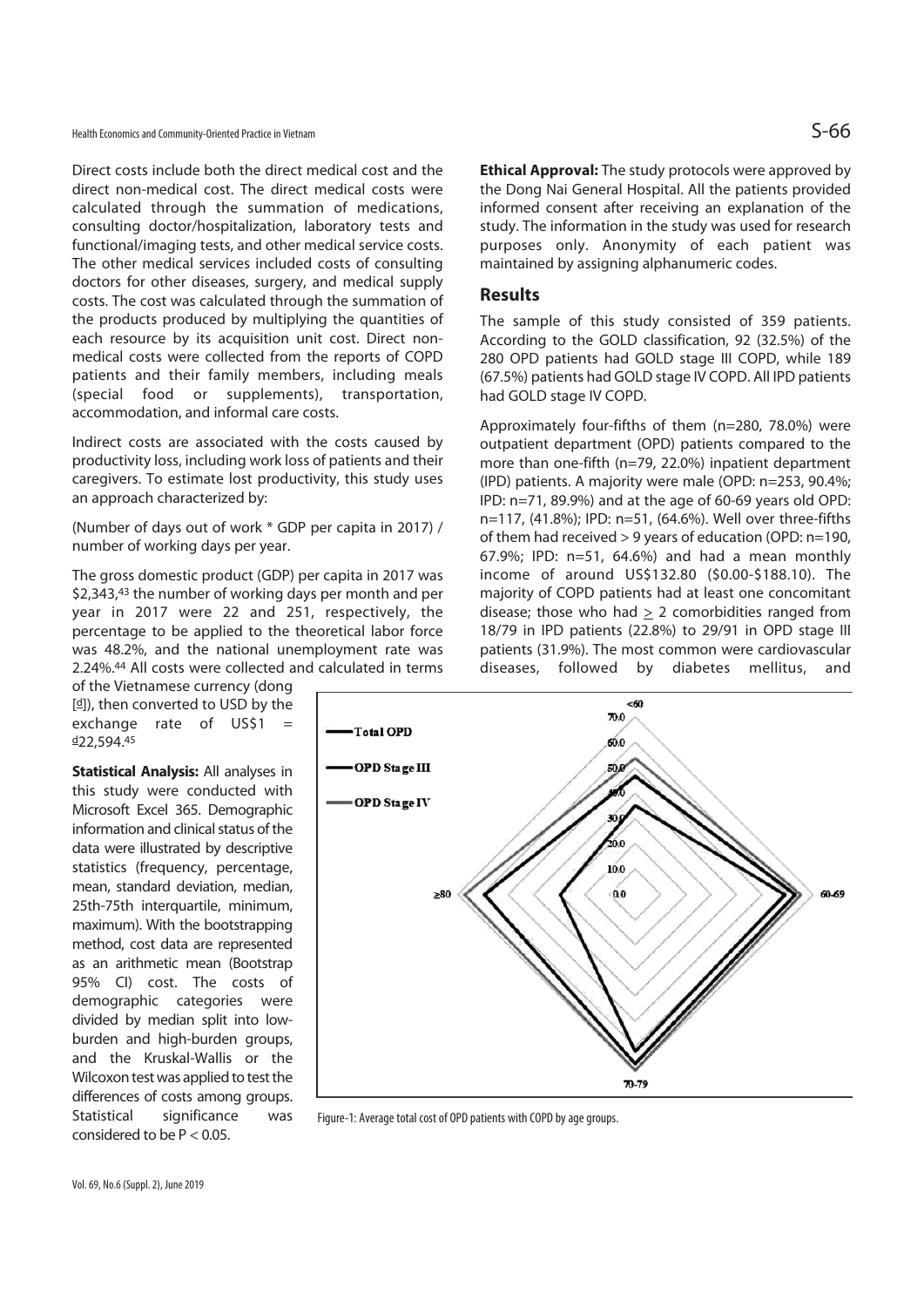Table-1: Demographic and clinical characteristics of study subjects.

| Characteristics             | <b>OPD Stage III</b>                                                      | <b>OPD Stage IV</b> | <b>Total OPD</b>                                   | IPD          | Characteristics                   | <b>OPD Stage III</b> | <b>OPD Stage IV</b>               | <b>Total OPD</b> | IPD              |
|-----------------------------|---------------------------------------------------------------------------|---------------------|----------------------------------------------------|--------------|-----------------------------------|----------------------|-----------------------------------|------------------|------------------|
| n (%)                       | $n = 91$                                                                  | $n = 189$           | $n = 280$                                          | $n = 79$     | n(%)                              | $n = 91$             | $n = 189$                         | $n = 280$        | $n = 79$         |
|                             |                                                                           |                     |                                                    |              |                                   |                      |                                   |                  |                  |
| Age (years)                 |                                                                           |                     |                                                    |              | Exercise                          |                      |                                   |                  |                  |
| < 60                        | 17(18.7)                                                                  | 27(14.3)            | 44 (15.7)                                          | 8(10.1)      | Yes                               | 43 (47.3)            | 98 (51.9)                         | 141 (50.4)       | 20(25.3)         |
| 60-69                       | 41(45.1)                                                                  | 76 (40.2)           | 117(41.8)                                          | 51 (64.6)    | No                                | 35 (38.5)            | 65 (34.4)                         | 100(35.7)        | 38 (48.1)        |
| 70-79                       | 22(24.2)                                                                  | 45 (23.8)           | 67(23.9)                                           | 4(5.0)       | Past                              | 13(14.2)             | 26(13.7)                          | 39 (13.9)        | 21(26.6)         |
| $\geq 80$                   | 11(12.0)                                                                  | 41(21.7)            | 52 (18.6)                                          | 16(20.3)     | Duration of COPD (year)           |                      |                                   |                  |                  |
| Mean $\pm$ SD               | 67.9(11.5)                                                                | 69.6 (10.6)         | 69.1 (10.9)                                        | 69.2 (9.6)   | <1                                | 6(6.5)               | 4(2.1)                            | 10(3.7)          | 8(10.2)          |
| Median (Q1-Q3)              | 68 (63-72)                                                                | 68 (62-78)          | 68 (62-77)                                         | 68 (63-72.5) | $1 - 3$                           | 14 (15.4)            | 37 (19.6)                         | 51(18.2)         | 12 (15.2)        |
| Range (Min-Max)             | 39-94                                                                     | 42-97               | 39-97                                              | 51-90        | $4 - 5$                           | 15(16.5)             | 30 (15.9)                         | 45(16.1)         | 25 (31.6)        |
| Gender                      |                                                                           | $6 - 9$             | 25(27.5)                                           | 41(21.7)     | 66 (23.6)                         | 14(17.7)             |                                   |                  |                  |
| Male                        | 79 (86.8)                                                                 | 174 (92.1)          | 253 (90.4)                                         | 71 (89.9)    | ?10                               | 31(34.1)             | 77 (40.7)                         | 108 (38.6)       | 20(25.3)         |
| Female                      | 12(13.2)                                                                  | 15(7.9)             | 27(9.6)                                            | 8(10.1)      | Mean $\pm$ SD                     | 10.0(10.4)           | 8.6(8.5)                          | 9.9(15.8)        | 6.8(4.9)         |
| Health insurance status (%) |                                                                           |                     |                                                    |              | Median (Q1-Q3)                    | $6.0(3.0-10.0)$      | $7.0(3.0-10.0)$                   | $7.0(3.0-10.0)$  | 25.0 (14.0-20.0) |
| 80                          | 46 (50.5)                                                                 | 96 (50.8)           | 142 (50.7)                                         | 41 (51.9)    | Range (Min-Max)                   | $0.5 - 40.0$         | $0.5 - 55.0$                      | $0.5 - 55.0$     | $1.5 - 20.0$     |
| 95                          | 4(4.4)                                                                    | 16(8.5)             | 20(7.2)                                            | 4(5.1)       | Smoking status                    |                      |                                   |                  |                  |
| 100                         | 41(45.1)                                                                  | 77 (40.7)           | 118(42.1)                                          | 34 (43.0)    | Current smoker                    | 15(16.5)             | 28 (14.8)                         | 43 (15.4)        | 8(10.1)          |
| Residence                   |                                                                           |                     |                                                    |              | Non-smoker                        | 16(17.6)             | 33 (17.5)                         | 49 (17.5)        | 12(15.2)         |
| Urban                       | 84 (92.3)                                                                 | 173 (91.5)          | 257 (91.8)                                         | 62 (78.5)    | Ex-smoker                         | 60(65.9)             | 128(67.7)                         | 188(67.1)        | 59 (74.7)        |
| Rural                       | 7(7.7)                                                                    | 16(8.5)             | 23(8.2)                                            | 17(21.5)     | Years of smoking                  |                      |                                   |                  |                  |
| <b>Marital status</b>       |                                                                           | Mean $\pm$ SD       | 31.2(13.4)                                         | 33.6 (12.5)  | 32.8 (12.8)                       | 34.0 (12.9)          |                                   |                  |                  |
| Married                     | 88 (96.7)                                                                 | 185 (97.9)          | 273 (97.5)                                         | 66 (83.5)    | Median (Q1-Q3)                    |                      | 30.0 (20.0-40.0) 34.0 (28.5-40.0) | 30.0 (22.3-40.0) | 30.0 (30.0-45.0) |
| Single                      | 3(3.3)                                                                    | 3(1.6)              | 6(2.1)                                             | 4(5.1)       | Range (Min-Max)                   | 5.0-55.0             | $1.0 - 60.0$                      | $1.0 - 60.0$     | $2.0 - 50.0$     |
| Separated/Divorced          | $\overline{a}$                                                            | 1(0.5)              | 1(0.4)                                             | 9(11.4)      | No. of packs of cigarette per day |                      |                                   |                  |                  |
| BMI <sup>1</sup>            |                                                                           |                     |                                                    |              | Mean $\pm$ SD                     | 1.1(0.6)             | 1.1(0.6)                          | 1.1(0.6)         | 1.4(0.5)         |
| < 18.5                      | 20(22.0)                                                                  | 54 (28.6)           | 74 (26.4)                                          | 51 (64.6)    | Median (Q1-Q3)                    | $1.0(0.8-1.0)$       | $1.0(1.0-1.0)$                    | $1.0(1.0-1.0)$   | $1.5(1.0-2.0)$   |
| $18.5 - 23$                 | 50 (54.9)                                                                 | 87 (46.0)           | 137 (48.9)                                         | 16(20.3)     | Range (Min-Max)                   | $0.3 - 3.0$          | $0.6 - 1.0$                       | $0.3 - 4.0$      | $0.3 - 2.0$      |
| $23 - 25$                   | 13(14.3)                                                                  | 21(11.1)            | 34 (12.2)                                          | 4(5.0)       | <b>Family history</b>             |                      |                                   |                  |                  |
| $\geq$ 25                   | 8(8.8)                                                                    | 27(14.3)            | 35 (12.5)                                          | 8(10.1)      | Yes                               | 3(3.3)               | 20(10.6)                          | 23(8.2)          | 8(10.1)          |
| Mean $\pm$ SD               | 21.0(2.9)                                                                 | 20.8(3.6)           | 20.9(3.4)                                          | 18.8(4.2)    | N <sub>o</sub>                    | 88 (96.7)            | 169 (89.4)                        | 257 (91.8)       | 71 (89.9)        |
| Median (Q1-Q3)              | 20.7 (18.7-22.9)                                                          |                     | 20.1 (18.0-23.1) 20.4 (18.4-22.9) 17.8 (15.6-20.3) |              | (ICD-10) Comorbidities            |                      |                                   |                  |                  |
| Range (Min-Max)             | 15.6-28.5                                                                 | $10.1 - 31.1$       | $10.1 - 31.1$                                      | 15.1-30.5    | None                              | 21(23.1)             | 44(23.3)                          | 65(23.2)         | 11(13.9)         |
| <b>Education level</b>      |                                                                           |                     |                                                    |              | N188, N189                        | $\Box$               | 4(2.1)                            | 4(1.4)           | 13(16.5)         |
| No school/ Illiterate       | 2(2.2)                                                                    | 4(2.1)              | 6(2.1)                                             | 4(5.0)       | E119                              | 8(8.8)               | 24(12.7)                          | 32 (11.4)        | $\blacksquare$   |
| Primary school              | 24(26.4)                                                                  | 60 (31.7)           | 84 (30.0)                                          | 24 (30.4)    | D648, D649                        | ä,                   | 4(2.1)                            | 4(1.4)           |                  |
| Junior high school          | 36 (39.5)                                                                 | 56 (29.6)           | 92 (32.9)                                          | 30 (38.0)    | 110, 1110, 1251                   | 51 (56.0)            | 80 (42.3)                         | 131 (46.9)       | 42 (53.2)        |
| High school or over         | 29 (31.9)                                                                 | 69 (36.6)           | 98 (35.0)                                          | 21(26.6)     | K219                              | 9(9.9)               | 26 (13.8)                         | 35(12.5)         | 8(10.1)          |
| Employment                  |                                                                           |                     |                                                    |              | M814, M819                        | 2(2.2)               | 7(3.7)                            | 9(3.2)           | 5(6.3)           |
| Employed                    | 8(8.8)                                                                    | 26 (13.8)           | 34 (12.2)                                          | 8(10.1)      | No. of comorbidities              |                      |                                   |                  |                  |
| Unemployment                | 25(27.5)                                                                  | 30 (15.9)           | 55 (19.6)                                          | 30 (38.0)    | None                              | 24 (26.4)            | 40(21.2)                          | 64 (22.9)        | 8(10.1)          |
| Retirement                  | 46(50.5)                                                                  | 70 (37.0)           | 116 (41.4)                                         | 24 (30.4)    | 1                                 | 38 (41.7)            | 96 (50.7)                         | 134 (47.8)       | 53 (67.1)        |
| <b>Other</b>                | 12(13.2)                                                                  | 63 (33.3)           | 75 (26.8)                                          | 17(21.5)     | 2                                 | 27 (29.7)            | 43 (22.8)                         | 70 (25.0)        | 14(17.7)         |
| Monthly income (USD)        |                                                                           |                     |                                                    |              | $\geq$ 3                          | 2(2.2)               | 10(5.3)                           | 12(4.3)          | 4(5.1)           |
| No income                   | 52(57.1)                                                                  | 107 (56.6)          | 159 (56.8)                                         | 51 (64.6)    | Mean $\pm$ SD                     | 1.1(0.8)             | 1.1(0.9)                          | 1.1(0.8)         | 1.2(0.7)         |
| $<$ 180.00                  | 19 (20.9)                                                                 | 57 (30.2)           | 76(27.1)                                           | 24 (30.4)    | Median (Q1-Q3)                    | $1.0(0.0-2.0)$       | $1.0(1.0-2.0)$                    | $1.0(1.0-2.0)$   | $1.0(1.0-1.0)$   |
| 180.00-<300.00              | 12(13.2)                                                                  | 17(9.0)             | 29 (10.4)                                          | 4(5.0)       | Range (Min-Max)                   | $0.0 - 3.0$          | $0.0 - 5.0$                       | $0.0 - 5.0$      | $0.0 - 3.0$      |
| $\geq$ 300.00               | 8(8.8)                                                                    | 8(4.2)              | 16(5.7)                                            |              | MMRC scale <sup>2</sup>           |                      |                                   |                  |                  |
| Mean $\pm$ SD               | 196.3 (128.4)                                                             | 75.9 (183.5)        | 181.9 (215.0)                                      | 123.3 (37.8) | 1                                 | 20 (22.0)            | 27(14.3)                          | 47 (16.8)        | 0(0.0)           |
| Median (Q1-Q3)              | 177.0 (132.8-188.1) 0.0 (0.0-132.8) 132.8 (88.5-181.5) 132.8 (88.5-132.8) |                     |                                                    |              | $\sqrt{2}$                        | 17(18.7)             | 31(16.4)                          | 48 (17.1)        | 13(16.4)         |
| Range (Min-Max)             | 66.4-486.9                                                                | $0.0 - 2213.0$      | $0.0 - 2213.0$                                     | 88.5-199.2   | 3                                 | 10(11.0)             | 16(8.5)                           | 26(9.3)          | 0(0.0)           |
|                             |                                                                           |                     |                                                    |              | $\overline{4}$                    | 32(35.1)             | 99 (52.3)                         | 131 (46.8)       | 33 (41.8)        |
|                             |                                                                           |                     |                                                    |              | 5                                 | 12(13.2)             | 16(8.5)                           | 28 (10.0)        | 33 (41.8)        |

Abbreviations: OPD, Outpatient Department; IPD, Inpatient Department; Total OPD, OPD Stage III and OPD Stage IV; Q1-Q3, 25th - 75th quartile; 1BMI, Body Mass Index; COPD, Chronic Obstructive Pulmonary Disease; 2MMRC scale, Modified Medical Research Council scale; ICD-10 International Classification of Diseases version 10; N188, Chronic kidney disease; N189, Chronic kidney disease, unspecified; I10, Essential (primary) hypertension; I110, Hypertensive heart disease with (congestive) heart failure; I251, Atherosclerotic heart disease; D648, Other specified anaemias; D649, Anemia, unspecified; E119, Non-insulin-dependent diabetes mellitus, Without complication; K219, Gastroesophageal reflux disease without oesophagitis; M814, Drug-induced osteoporosis; M819, Osteoporosis, unspecified; Health insurance status (100%), patients are 100% covered by insurance for costs; 2MMRC scale by level, 1=only breathless with strenuous exercise; 2=breathless when hurrying on level or up a slight hill; 3=walk slower than people of same age on the level due to breathlessness or stop for breath when walking on level at own pace; 4=stop for breath after walking 100 yards or a few minutes on the level; 5=too breathless to leave house or breathless when dressing.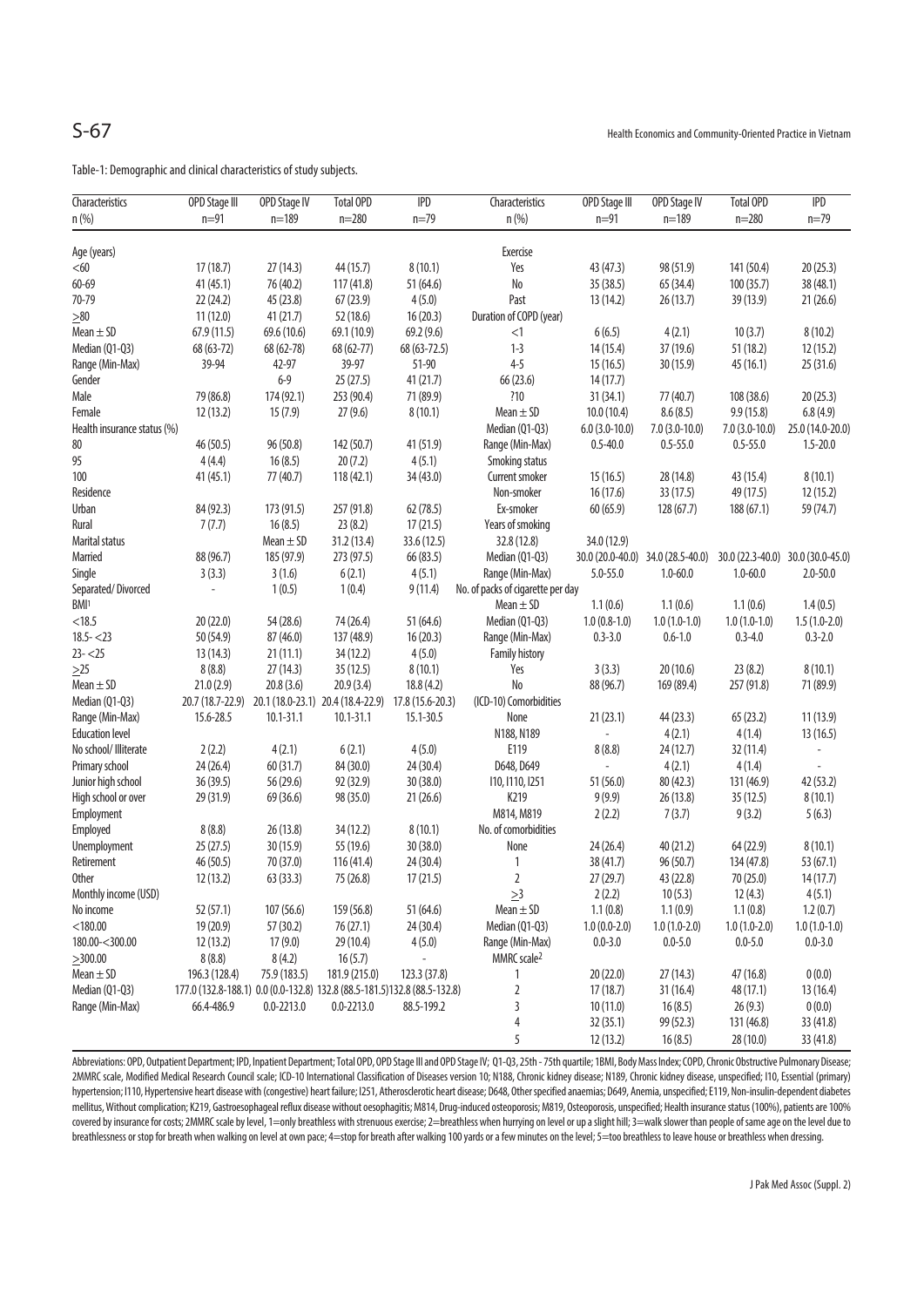Health Economics and Community-Oriented Practice in Vietnam  $S-68$ 

| Characteristics                  | OPD III $n=91$ |                                       |     | OPD IV n=189                          |     | Total OPD n= 280                      |                          | $IPD_n=79$                            |  |
|----------------------------------|----------------|---------------------------------------|-----|---------------------------------------|-----|---------------------------------------|--------------------------|---------------------------------------|--|
|                                  | n              | Arithmetic mean<br>(bootstrap 95% CI) | n   | Arithmetic mean<br>(bootstrap 95% CI) | n   | Arithmetic mean<br>(bootstrap 95% CI) | n                        | Arithmetic mean<br>(bootstrap 95% CI) |  |
| Direct medical cost (1)          | 91             | 33.5 (29.3-37.8)                      | 189 | 44.8 (41.2-48.7)                      | 280 | 41.2 (38.3-44.4)                      | 79                       | 179.7 (153.1-209.0)                   |  |
| Consulting Doctoc/Hospitalzation | 91             | $2.2(1.9-2.5)$                        | 189 | $2.6(2.4-2.8)$                        | 280 | $2.4(2.3-2.6)$                        | 79                       | 56.3 (50.5-62.7)                      |  |
| Medications, intravenous fluids  | 91             | 29.7 (25.8-34.0)                      | 189 | 40.2 (36.8-43.8)                      | 280 | 36.7 (34.0-39.5)                      | 79                       | 94.0 (77.1-116.2)                     |  |
| Laboratory tests                 | 59             | $0.9(0.9-0.9)$                        | 21  | $3.9(2.5-5.5)$                        | 26  | $3.3(2.1-4.8)$                        | 38                       | $13.3(9.2 - 18.0)$                    |  |
| Functional/ Imaging tests        | 9              | $5.8(3.5-8.7)$                        | 33  | $4.8(3.5-6.4)$                        | 31  | $5.2(3.9-6.6)$                        | 13                       | $14.1 (7.3 - 20.9)$                   |  |
| <b>Other</b>                     | 70             | $1.4(1.2-1.6)$                        | 134 | $1.7(1.4-1.9)$                        | 204 | $1.6(1.4-1.7)$                        | 79                       | 20.4 (18.3-22.7)                      |  |
| Direct non-medical cost (2)      | 91             | $13.0(8.8-18.1)$                      | 189 | 14.3 (9.3-20.2)                       | 280 | $13.9(9.1-19.9)$                      | 79                       | 52.9 (41.7-65.9)                      |  |
| Patients                         |                |                                       |     |                                       |     |                                       |                          |                                       |  |
| Travel costs                     | 37             | $2.6(0.9-4.6)$                        | 135 | $5.2(3.0-8.0)$                        | 172 | $4.8(2.9-7.2)$                        | 39                       | $10.5(7.2-14.2)$                      |  |
| Food costs                       | 40             | $5.1(2.6-8.1)$                        | 109 | $2.6(2.0-3.5)$                        | 149 | $3.2(1.5-5.5)$                        | 67                       | 21.9 (18.7-25.8)                      |  |
| Caregivers                       |                |                                       |     |                                       |     |                                       |                          |                                       |  |
| Food costs                       | 25             | $0.9(0.9-0.9)$                        | 65  | $1.0(0.6-1.5)$                        | 90  | $0.9(0.7-1.1)$                        | 41                       | 20.4 (15.8-25.9)                      |  |
| Accomodation costs               | 16             | $4.4(4.4-4.4)$                        | 52  | $5.5(3.7-7.3)$                        | 68  | $5.0(4.0-6.1)$                        | $\overline{\phantom{a}}$ |                                       |  |
| Indirect cost (3)                | 91             | 33.5 (32.1-34.9)                      | 189 | 31.3 (26.9-36.1)                      | 280 | 31.9 (28.8-35.2)                      | 79                       | 139.5 (125.4-155.1)                   |  |
| Caregivers' productivity loss    | 91             | 14.9 (13.5-16.3)                      | 189 | $16.1(15.2-17.0)$                     | 280 | 15.8 (15.0-16.6)                      | 79                       | 69.7 (63.9-75.9)                      |  |
| Patients' productivity loss      | 91             | 18.6 (18.6-18.6)                      | 189 | 15.2 (11.7-19.1)                      | 280 | $16.2(13.8-18.6)$                     | 79                       | 69.9 (61.5-79.1)                      |  |
| Total cost $[(1)+(2)+(3)]$       | 91             | 80.0 (70.2-90.8)                      | 189 | 90.4 (77.4-105.0)                     | 280 | 87.1 (76.2-99.5)                      | 79                       | 372.1 (320.1-430.0)                   |  |

Table-2: Annual direct and indirect costs per patient for COPD [Arithmetic mean (Bootstrap 95% CI)] (USD, 2018).



Figure-2: The proportion of the component of chronic obstructive pulmonary disease-related costs (the costs were the summary of 359 patients).

gastroesophageal reflux diseases. Less than one-fifth of the patients (OPD: n=43, 15.4%; IPD: n=8, 10.1%) were current smokers (Table-1).

This evaluation of the health care costs incurred by COPD patients suggested that the direct costs per case were \$41.20 (95% CI \$38.3-\$44.43) for OPD and \$179.70 (95% CI \$153.1-\$209.0) for IPD. In terms of these medical institutions, the costs due to medication and intravenous fluids were the largest contributor to direct medical costs in both OPD and IPD (Table-2). Laboratory tests included both complete blood counts and biochemical tests, while functional and imaging tests included spirometry, electrocardiography, chest radiography (X-ray), and computed tomography (CT).

The mean direct non-medical cost for medical visits of both OPD and IPD were \$13.90 (95% CI \$9.10-\$19.90) and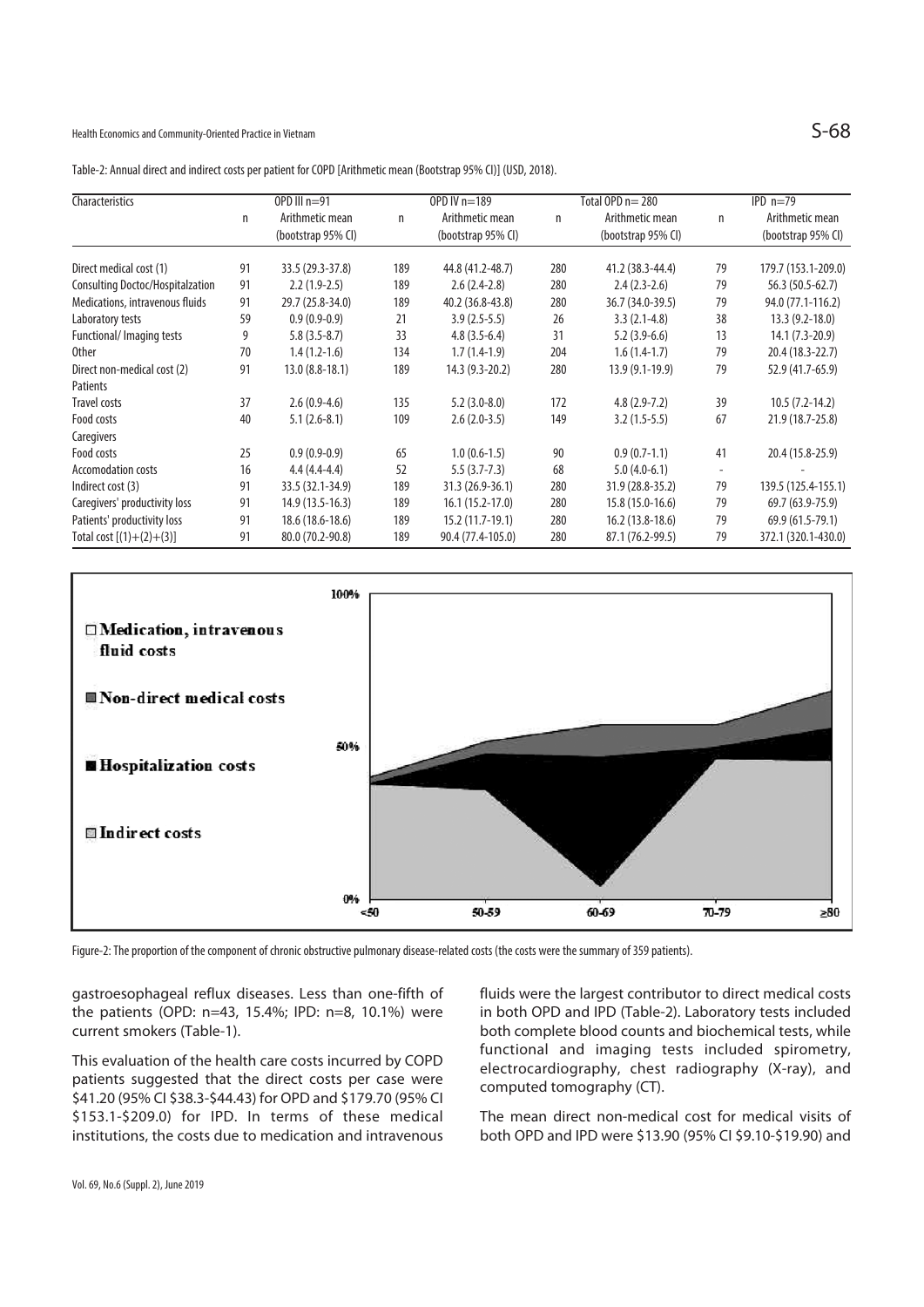Table-3: Costs of COPD by demographic category [Arithmetic mean (Bootstrap 95% CI)] (USD, 2018).

| Characteristics                   | OPD Stage III n=91                   |                                        |                  | OPD Stage IV n=189        |                                      | Total OPD n=280                        | $IPD n=79$          |                         |
|-----------------------------------|--------------------------------------|----------------------------------------|------------------|---------------------------|--------------------------------------|----------------------------------------|---------------------|-------------------------|
|                                   | Low burden                           | High burden                            | Low burden       | High burden               | Low burden                           | High burden                            | Low burden          | High burden             |
|                                   |                                      |                                        |                  |                           |                                      |                                        |                     |                         |
| Gender                            |                                      |                                        |                  |                           |                                      |                                        |                     |                         |
| Male                              | 31.0 (17.8-48.2)                     | 95.6 (54.2-137.2)                      | 41.3 (16.5-63.2) | 89.9 (64.2-156.7)         | 36.4 (22.0-54.2)                     | 85.8 (54.2-137.2)                      | 197.9 (67.9-267.4)  | 439.6 (302.1-875.1)     |
| Female                            | 26.9 (23.8-35.1)                     | 68.0 (50.7-89.0)                       | 42.1 (22.0-64.7) | 78.2 (67.0-100.6)         | 36.5 (17.8-58.4)                     | 84.0 (61.3-140.1)                      | 150.0 (150.0-150.0) | 334.9 (334.9-334.9)     |
| p-value                           | 0.19                                 | $0.03$ (*)                             | 0.42             | 0.12                      | 0.38                                 | 0.33                                   | $0.04$ (*)          | 0.24                    |
| Health insurance status (%)       |                                      |                                        |                  |                           |                                      |                                        |                     |                         |
| 80                                | 29.8 (17.8-50.7)                     | 30.8 (30.3-31.2)                       | 38.0 (19.8-61.3) | 81.3 (62.1-120.1)         | 34.9 (17.8-54.2)                     | 80.5 (56.4-137.2)                      | 188.4 (138.6-245.1) | 378.1 (313.0-469.1)     |
| 95                                | 23.5 (23.5-23.5)                     | 72.7 (50.7-137.2)                      | 41.3 (25.2-68.2) | 89.1 (75.5-118.5)         | 31.4 (23.5-46.1)                     | 83.8 (59.1-118.5)                      | 267.4 (267.4-267.4) | 267.4 (267.4-267.4)     |
| 100                               | 34.6 (23.8-51.0)                     | 73.7 (51.0-98.8)                       | 44.5 (23.0-65.0) | 98.3 (68.0-271.4)         | 41.1 (23.0-63.2)                     | 89.8 (63.8-157.1)                      | 225.7 (138.7-302.1) | 503.6 (302.1-875.1)     |
| p-value                           | $0.03$ (*)                           | $0.03$ (*)                             | 0.14             | $0.04$ (*)                | $0.01$ (*)                           | 0.05                                   | $<$ 0.01 (*)        | $<$ 0.01 (*)            |
| Residence                         |                                      |                                        |                  |                           |                                      |                                        |                     |                         |
| Urban                             | 31.5 (21.0-48.2)                     | 72.9 (50.7-137.2)                      | 40.5 (19.8-62.2) | 88.1 (64.2-140.1)         | 36.4 (19.8-56.4)                     | 85.7 (61.0-140.1)                      | 205.1 (138.6-258.2) | 342.8 (267.4-469.1)     |
| Rural                             | 30.8 (17.8-57.1)                     | 66.4 (63.2-75.7)                       | 42.5 (25.7-61.4) | 92.4 (72.6-157.1)         | 39.7 (17.8-61.4)                     | 83.3 (63.2-157.1)                      | 245.2 (169.2-321.7) | 678.1 (451.0-875.1)     |
| p-value                           | 0.17                                 | 0.36                                   | 0.32             | 0.29                      | 0.23                                 | 0.44                                   | 0.05                | $<$ 0.01 (*)            |
| Marital status                    |                                      |                                        |                  |                           |                                      |                                        |                     |                         |
| Married                           | 30.8 (17.8-48.2)                     | 72.7 (50.7-137.2)                      | 41.2 (19.8-62.2) | 90.1 (64.2-156.7)         | 36.4 (17.8-56.6)                     | 85.4 (61.0-156.7)                      | 213.6 (138.6-302.1) | 448.2 (302.1-875.1)     |
| Single                            | $63.2(63.2-63.2)$                    | $63.2(63.2-63.2)$                      | 27.9 (25.0-30.6) | 94.5 (94.5-94.5)          | 40.0 (25.0-63.2)                     | 73.8 (63.2-94.5)                       | 451.0 (451.0-451.0) | 451.0 (451.0-451.0)     |
| Separated/Divorced                |                                      |                                        |                  |                           |                                      |                                        | 171.1 (150.0-258.2) | 258.2 (258.2-258.2)     |
| p-value                           | $<$ 0.01 (*)                         | 0.27                                   | 0.07             | 0.24                      | 0.50                                 | 0.18                                   | $<$ 0.01 (*)        | $<$ 0.01 (*)            |
| BMI                               |                                      |                                        |                  |                           |                                      |                                        |                     |                         |
| < 18.5                            | 30.1 (23.8-37.3)                     |                                        | 37.6 (19.8-61.5) | 98.4 (62.1-271.4)         |                                      |                                        | 274.8 (238.6-321.7) |                         |
| $18.5 - 23$                       | 30.6 (21.0-46.0)                     | 67.0 (53.5-100.0)<br>70.6 (48.2-137.2) |                  |                           | 35.0 (19.8-54.4)                     | 75.0 (55.0-103.1)                      |                     | 459.5 (267.4-875.1)     |
| 23 < 25                           |                                      | 54.2 (39.4-67.9)                       | 40.6 (15.8-61.7) | 84.8 (63.2-118.5)         | 35.4 (21.0-54.3)<br>42.5 (16.5-61.3) | 79.7 (56.4-137.2)                      | 215.1 (138.6-267.4) | 533.4 (321.7-875.1)     |
|                                   | 68.8 (51.0-78.4)<br>22.5 (17.8-27.4) |                                        | 39.6 (16.5-58.6) | 80.3 (61.3-106.9)         |                                      | 85.3 (67.3-106.9)<br>84.6 (67.9-140.1) | 138.7 (138.7-138.7) | 138.7 (138.7-138.7)     |
| $\geq$ 25                         |                                      | 54.1 (39.4-67.9)                       | 51.0 (30.9-69.9) | 88.9 (71.9-140.1)<br>0.55 | 41.2 (17.8-67.0)                     |                                        | 169.2 (169.2-169.2) | 302.1 (302.1-302.1)     |
| p-value<br><b>Education level</b> | $<$ 0.01 (*)                         | $0.04$ (*)                             | 0.06             |                           | 0.20                                 | 0.28                                   | $<$ 0.01 (*)        | $<$ 0.01 (*)            |
|                                   |                                      | 17.8 (17.8-17.8)                       |                  |                           |                                      |                                        | 334.9 (334.9-334.9) |                         |
| No school/ Illiterate             | 17.8 (17.8-17.8)                     |                                        | 30.9 (24.2-38.1) | 61.0 (40.5-80.9)          | 19.9 (17.8-24.2)                     | 53.9 (38.1-80.9)                       |                     | 334.9 (334.9-334.9)     |
| Primary school                    | 31.5 (23.8-53.0)                     | 68.0 (53.0-100.0)                      | 42.0 (22.0-63.2) | 91.9 (63.8-157.1)         | 38.2 (22.5-54.4)                     | 85.2 (56.4-140.1)                      | 232.7 (150.0-302.1) | 413.5 (321.7-469.1)     |
| Junior high school                | 26.3 (21.0-36.9)                     | 77.6 (61.6-98.8)                       | 43.7 (19.8-66.2) | 97.5 (67.6-271.4)         | 42.2 (23.0-61.6)                     | 89.3 (63.2-156.7)                      | 194.6 (138.6-258.2) | 490.1 (258.2-875.1)     |
| High school or over               | 26.3 (21.0-36.9)                     | 66.9 (37.3-137.2)                      | 39.7 (15.8-63.2) | 81.0 (63.6-118.5)         | 33.7 (21.0-54.9)                     | 78.9 (58.6-137.2)                      | 202.4 (138.7-267.4) | 413.6 (321.7-469.1)     |
| p-value                           | $<$ 0.01 (*)                         | $0.01$ (*)                             | 0.46             | 0.09                      | $<$ 0.01 (*)                         | $0.04$ (*)                             | $0.02$ (*)          | 0.33                    |
| Employment                        |                                      |                                        |                  |                           |                                      |                                        |                     |                         |
| Employed                          | 38.3 (34.7-48.2)                     | 51.8 (48.2-53.0)                       | 36.0 (19.8-59.1) | 82.0 (63.2-109.7)         | 35.2 (19.8-53.0)                     | 76.5 (53.0-109.7)                      | 238.6 (238.6-238.6) | 321.7 (321.7-321.7)     |
| Unemployment                      | 24.6 (17.8-28.1)                     | 63.4 (35.1-82.3)                       | 40.6 (16.5-61.3) | 85.5 (62.2-140.1)         | 31.8 (16.5-53.1)                     | 77.1 (58.4-140.1)                      | 200.2 (138.7-313.0) | 558.3 (313.0-875.1)     |
| Retirement                        | 32.9 (23.5-50.7)                     | 75.3 (50.7-137.2)                      | 41.2 (15.8-64.7) | 95.6 (65.0-271.4)         | 36.3 (22.6-57.1)                     | 88.8 (61.0-157.1)                      | 272.5 (239.7-328.3) | 397.8 (334.9-469.1)     |
| <b>Other</b>                      | 38.3 (27.5-54.2)                     | 86.4 (67.9-100.0)                      | 42.1 (22.0-62.1) | 88.3 (64.2-156.7)         | 42.0 (24.3-62.1)                     | 86.6 (64.2-156.7)                      | 154.4 (138.6-169.2) | 262.4 (258.2-267.4)     |
| p-value                           | $0.01$ (*)                           | $0.01$ (*)                             | 0.38             | 0.88                      | $0.01$ (*)                           | 0.05                                   | $<$ 0.01 (*)        | $< 0.01$ (*)            |
| Monthly income (USD)              |                                      |                                        |                  |                           |                                      |                                        |                     |                         |
| No income                         | 27.3 (17.8-39.4)                     | 74.6 (39.9-100.0)                      | 43.2 (22.0-61.4) | 86.5 (62.2-140.1)         | 37.3 (17.8-61.3)                     | 83.2 (61.5-140.1)                      | 184.4 (138.6-258.2) | 443.8 (267.4-875.1)     |
| $<$ 180.00                        | 38.3 (27.1-50.7)                     | 60.2 (51.0-78.4)                       | 35.2 (15.8-61.0) | 96.4 (65.0-271.4)         | 35.3 (22.6-53.0)                     | 90.1 (53.5-271.4)                      | 269.3 (238.6-321.7) | 400.7 (334.9-469.1)     |
| 180.00-<300.00                    | 32.9 (23.5-46.0)                     | 84.9 (46.0-137.2)                      | 40.3 (19.8-63.2) | 78.2 (65.0-100.6)         | 34.7 (19.8-56.4)                     | 82.4 (57.1-137.2)                      | 239.7 (239.7-239.7) | 300.6 (272.9-328.3)     |
| >300.00                           | 38.5 (35.2-48.2)                     | 64.2 (48.2-69.9)                       | 49.4 (29.2-64.7) | 84.8 (72.4-106.3)         | 41.3 (29.2-63.2)                     | 76.6 (64.7-106.3)                      |                     |                         |
| p-value                           | $<$ 0.01 (*)                         | 0.07                                   | $0.02$ (*)       | 0.34                      | 0.36                                 | 0.74                                   | $<$ 0.01 (*)        | 0.13                    |
| Exercise                          |                                      |                                        |                  |                           |                                      |                                        |                     |                         |
| Yes                               | 27.9 (17.8-35.1)                     | 60.6 (35.1-88.2)                       | 41.8 (22.5-65.0) | 88.0 (67.0-128.6)         | 35.2 (17.8-55.0)                     | 82.1 (58.4-128.6)                      | 199.4 (138.6-245.1) | 335.4 (245.1-396.1)     |
| No                                | 37.1 (21.0-57.1)                     | 83.1 (61.6-137.2)                      | 36.8 (16.5-61.3) | 87.4 (61.4-157.1)         | 37.3 (19.8-61.3)                     | 86.9 (61.6-156.7)                      | 186.1 (138.7-258.2) | 470.7 (258.2-875.1)     |
| Past                              | 31.7 (27.4-37.3)                     | 69.6 (54.2-84.4)                       | 46.8 (29.2-62.2) | 96.0 (64.2-271.4)         | 40.4 (27.4-53.0)                     | 60.7 (53.1-71.0)                       | 301.2 (239.7-334.9) | 388.9 (334.9-469.1)     |
| p-value                           | $0.04$ (*)                           | $0.01$ (*)                             | 0.10             | 0.49                      | 0.19                                 | $<$ 0.01 (*)                           | $<$ 0.01 (*)        | 0.24                    |
| Duration of COPD (year)           |                                      |                                        |                  |                           |                                      |                                        |                     |                         |
| <1                                | 26.0 (25.2-27.1)                     | 35.3 (27.1-39.9)                       | 42.0 (40.4-43.7) | 62.0 (52.2-72.4)          | 29.0 (25.2-39.4)                     | 49.0 (39.9-72.4)                       | 302.1 (302.1-302.1) | 469.1 (469.1-469.1)     |
| $1 - 3$                           | 27.7 (27.4-28.1)                     | 51.8 (29.3-63.2)                       | 39.4 (15.8-62.1) | 88.7 (63.6-157.1)         | 36.4 (19.8-58.4)                     | 81.9 (58.6-157.1)                      | 144.1 (138.6-169.2) | 595.2 (169.2-875.1)     |
| $4 - 5$                           | 31.9 (17.8-51.0)                     | 67.0 (51.0-84.4)                       | 47.2 (16.5-68.2) | 87.3 (69.9-122.2)         | 41.1 (16.5-61.6)                     | 86.0 (61.7-137.2)                      | 212.9 (169.2-245.1) | 333.4 (245.1-396.1)     |
| $6 - 9$                           | 39.9 (23.5-61.6)                     | 83.4 (67.9-137.2)                      | 39.7 (28.8-54.3) | 77.4 (61.0-100.2)         | 37.7 (23.5-61.0)                     | 76.6 (62.2-100.2)                      | 260.8 (258.2-267.4) | 324.5 (267.4-347.4)     |
| $\geq10$                          | 32.0 (21.0-46.0)                     | 72.0 (50.7-100.0)                      | 40.3 (22.5-63.2) | 95.1 (64.2-271.4)         | 37.2 (21.0-55.0)                     | 90.8 (60.5-140.1)                      | 200.9 (150.0-239.7) | 322.8 (272.9-334.9)     |
| p-value                           | 0.44                                 | $<$ 0.01 (*)                           | 0.45             | 0.11                      | 0.32                                 | $<$ 0.01 (*)                           | $<$ 0.01 (*)        | $<$ 0.01 (*)            |
|                                   |                                      |                                        |                  |                           |                                      |                                        |                     | Contd. on next page >>> |

J Pak Med Assoc (Suppl. 2)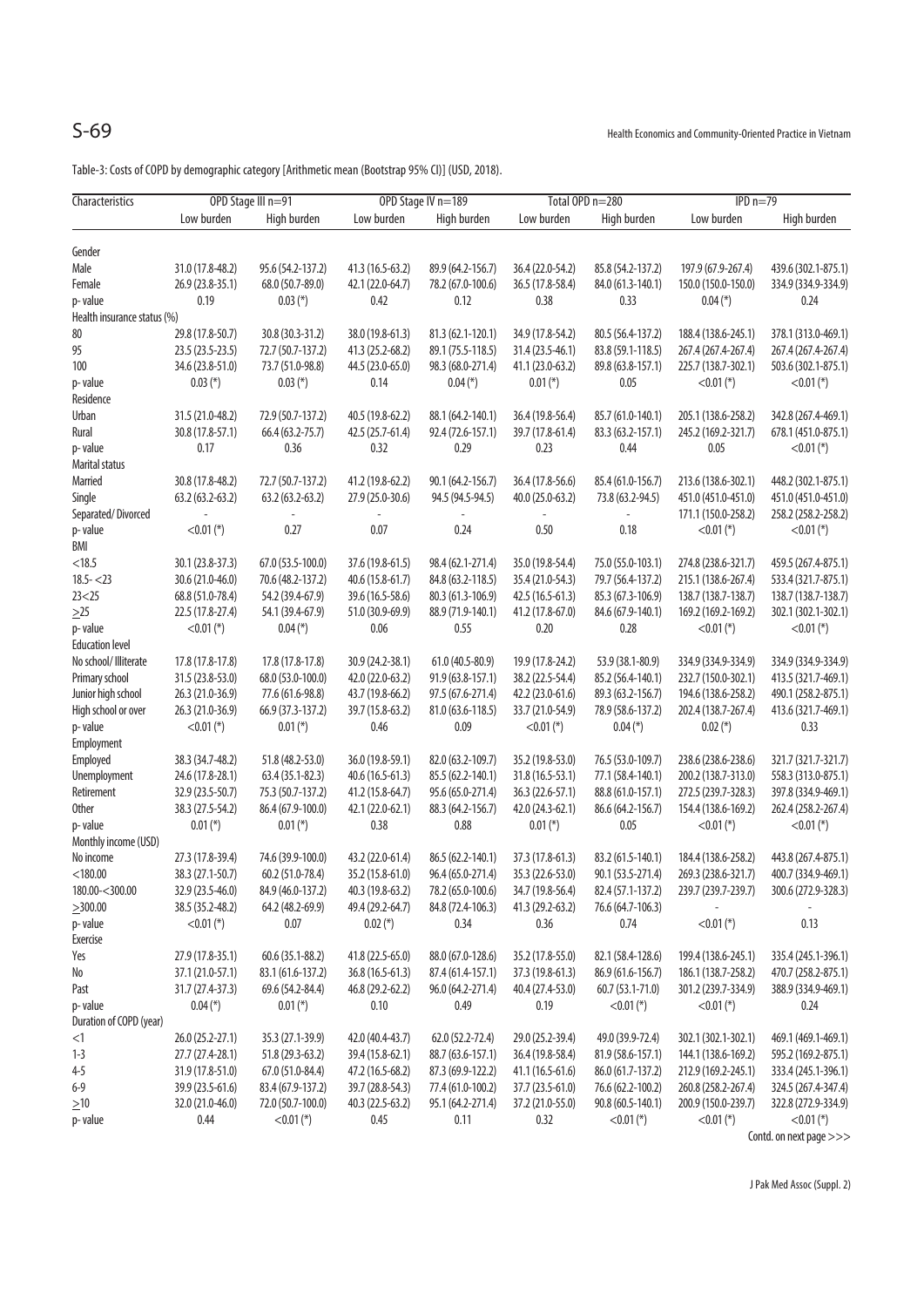Health Economics and Community-Oriented Practice in Vietnam  $S$ 

| Smoking status        |                   |                   |                   |                   |                  |                   |                     |                     |
|-----------------------|-------------------|-------------------|-------------------|-------------------|------------------|-------------------|---------------------|---------------------|
| Current smoker        | 36.4 (25.2-53.0)  | 65.6 (53.0-78.4)  | 40.5 (22.5-63.2)  | 85.7 (63.2-122.2) | 38.7 (22.5-61.3) | 90.7 (60.5-140.1) | 264.3 (239.7-302.1) | 302.1 (302.1-328.3) |
| Non-smoker            | 47.4 (35.1-54.2)  | 80.8 (54.2-100.0) | 36.0 (15.8-61.7)  | 79.5 (64.7-104.2) | 39.9 (15.8-54.2) | 79.7 (57.1-104.2) | 142.4 (138.7-150.0) | 312.7 (150.0-396.1) |
| Ex-smoker             | 27.6 (17.8-35.2)  | 69.7 (35.2-137.2) | 41.9 (19.8-62.2)  | 92.5 (64.2-157.1) | 35.5 (17.8-58.4) | 85.9 (61.0-156.7) | 224.4 (138.6-267.4) | 454.7 (313.0-875.1) |
| p-value               | $<$ 0.01 (*)      | 0.08              | 0.37              | 0.34              | 0.29             | 0.54              | $< 0.01$ (*)        | $0.02$ (*)          |
| <b>Family history</b> |                   |                   |                   |                   |                  |                   |                     |                     |
| Yes                   | $69.9(69.9-69.9)$ | $69.9(69.9-69.9)$ | 53.6 (16.5-67.3)  | 92.5 (73.8-120.1) | 54.7 (16.5-69.9) | 88.7 (69.9-120.1) | 238.6 (238.6-238.6) | 321.7 (321.7-321.7) |
| No                    | 30.4 (17.8-46.0)  | 71.1 (50.7-137.2) | 38.8 (19.8-61.3)  | 91.6 (62.2-157.1) | 35.7 (19.8-54.6) | 83.2 (57.1-140.1) | 205.7 (138.6-267.4) | 439.9 (272.9-875.1) |
| p-value               | $<$ 0.01 (*)      | 0.45              | $<$ 0.01 (*)      | 0.07              | $<$ 0.01 (*)     | 0.06              | 0.32                | 0.05                |
| No. of comorbidities  |                   |                   |                   |                   |                  |                   |                     |                     |
| None                  | 26.9 (17.8-34.6)  | 63.4 (35.1-84.4)  | 33.2 (19.8-49.7)  | 76.4 (58.4-118.2) | 30.2 (17.8-42.3) | 72.8 (45.4-118.2) | 138.6 (138.6-138.6) | 321.7 (321.7-321.7) |
|                       | 29.8 (21.0-46.0)  | 70.7 (46.0-137.2) | 39.5 (16.5-61.3)  | 90.4 (61.5-157.1) | 36.4 (16.5-54.4) | 85.4 (55.0-157.1) | 200.0 (138.7-267.4) | 465.4 (267.4-875.1) |
| 2                     | 37.7 (25.2-54.2)  | 77.2 (61.6-98.8)  | 50.8 (29.2-71.0)  | 96.0 (71.9-156.7) | 45.9 (25.2-67.6) | 90.1 (68.0-156.7) | 253.0 (239.7-258.2) | 333.6 (272.9-347.4) |
| $\geq$ 3              | $67.9(67.9-67.9)$ | $67.9(67.9-67.9)$ | 46.6 (33.8-67.0)  | 82.8 (68.2-100.6) | 50.1 (33.8-67.9) | 80.1 (67.9-100.6) | 334.9 (334.9-334.9) | 334.9 (334.9-334.9) |
| p-value               | $0.01$ (*)        | 0.18              | $<$ 0.01 (*)      | $0.02$ (*)        | $<$ 0.01 (*)     | $0.01$ (*)        | $<$ 0.01 (*)        | 0.43                |
| <b>MMRC</b>           |                   |                   |                   |                   |                  |                   |                     |                     |
|                       | 31.2 (21.0-46.0)  | 79.7 (48.2-137.2) | 35.6 (15.8-61.4)  | 86.5 (61.7-156.7) | 32.3 (15.8-47.8) | 83.6 (48.2-156.7) |                     |                     |
| 2                     | 38.8 (25.9-61.6)  | 87.7 (78.4-100.0) | $40.3(16.5-63.2)$ | 86.0 (63.2-120.1) | 38.2 (16.5-61.6) | 85.7 (63.2-120.1) | 148.3 (138.6-169.2) | 296.9 (169.2-347.4) |
| 3                     | 37.2 (27.1-50.7)  | $62.5(50.7-69.9)$ | 37.0 (22.0-55.7)  | 81.4 (58.6-94.8)  | 36.5 (22.0-50.7) | 74.2 (50.7-94.8)  |                     |                     |
| 4                     | 28.8 (17.8-37.3)  | 70.1 (53.0-88.2)  | 42.7 (22.6-64.7)  | 92.5 (66.2-157.1) | 38.4 (17.8-61.4) | 87.9 (63.6-157.1) | 257.6 (238.6-302.1) | 375.9 (302.1-469.1) |
| 5                     | 34.1 (28.1-51.0)  | 58.2 (51.0-63.2)  | 44.2 (31.4-54.3)  | 76.1 (56.6-100.6) | 39.6 (28.1-53.9) | 69.5 (54.2-100.6) | 193.1 (138.7-267.4) | 499.7 (267.4-875.1) |
| p-value               | 0.43              | $0.01$ (*)        | 0.46              | 0.53              | 0.30             | $0.01$ (*)        | $< 0.01$ (*)        | 0.50                |

Abbreviations: OPD, Outpatient Department; IPD, Outpatient Department; Total OPD included OPD Stage III and OPD Stage IV, BMI, Body Mass Index; COPD, Chronic Obstructive Pulmonary Disease; MMRC, Modified Medical Research Council: MMRC scale, 1= only breathless with strenuous exercise: 2=breathless when hurrying on level or up a slight hill; 3=walk slower than people of same age on the level due to breathlessness or stop for breath when walking on level at own pace; 4=stop for breath after walking 100 yards or a few minutes on the level; 5=too breathless to leave house or breathless when dressing. (\*), p-value < 0.05

\$52.90 (95% CI \$41.70-\$65.90) per patient per case, respectively; the costs for patients were slightly higher than those for caregivers. The mean indirect costs per visit for COPD in OPD and IPD patients were \$31.90 (95% CI \$28.80-\$35.20) and \$139.50 (95% CI \$125.40-\$155.10), respectively. The costs for IPD patients were significantly higher than those for OPD patients because IPD patients had to stay in hospitals much longer, which led to greater productivity loss for both patients and their caregivers (Table-2).

Total costs per visit were estimated at \$87.10 (95% CI \$76.20-\$99.50) and \$372.10 (95% CI \$320.10-\$430.00) for OPD and IPD, respectively (Table-2). Direct medical costs accounted for more than half of the total costs whereas indirect costs were second highest (Figure-1). The mean annual cost for OPD patients with GOLD stage III was \$80.00 (95% CI \$70.20-\$90.80), while the cost for patients with GOLD stage IV it was \$90.4 (95% CI \$77.40-\$105.00). The mean annual per-patient costs related to stages of disease severity are presented in Table-2. Furthermore, the annual total cost for patients in the GOLD stage IV group was slightly higher compared to the cost for patients in the GOLD stage III group. Average expenditures for OPD patients in the 70-79 age group were higher than those for other age groups (Figure-2).

Costs for outpatient visits of patients with GOLD stage IV were significantly correlated with health insurance status, BMI, education level, employment, and exercise. The costs had an increasing trend with the number of comorbidities, the severity, and the duration of COPD. The annual costs were higher in men than in women, but there was a "low burden" group of OPD stage IV patients. Costs per visit of the "low burden" group were more correlated with demographic categories than those of the "high burden" group (Table-3).

### **Discussion**

This study uncovered the full economic impact of demographic, clinical, and economic characteristics of COPD patients in Vietnam. It was found that most Vietnamese patients with COPD were male (86.8%-92.1%) while 65.9%-74.7% were ex-smokers. Regarding economic impact, over 50% of direct medical costs came from medication, intravenous fluids, functional/imaging tests, and hospitalization. The results of this study showed that the indirect costs for COPD patients were considerable and nearly as high as the direct medical cost of COPD.

COPD is a disease related to high economic burden worldwide. One previous Vietnamese study focused only on direct health costs, which varied between \$22.40 and \$247.60 per patient per case. Due to the large sample of the study, the costs related to OPD expenses ranged from \$22.40 to \$23.50 while those for IPD costs were in the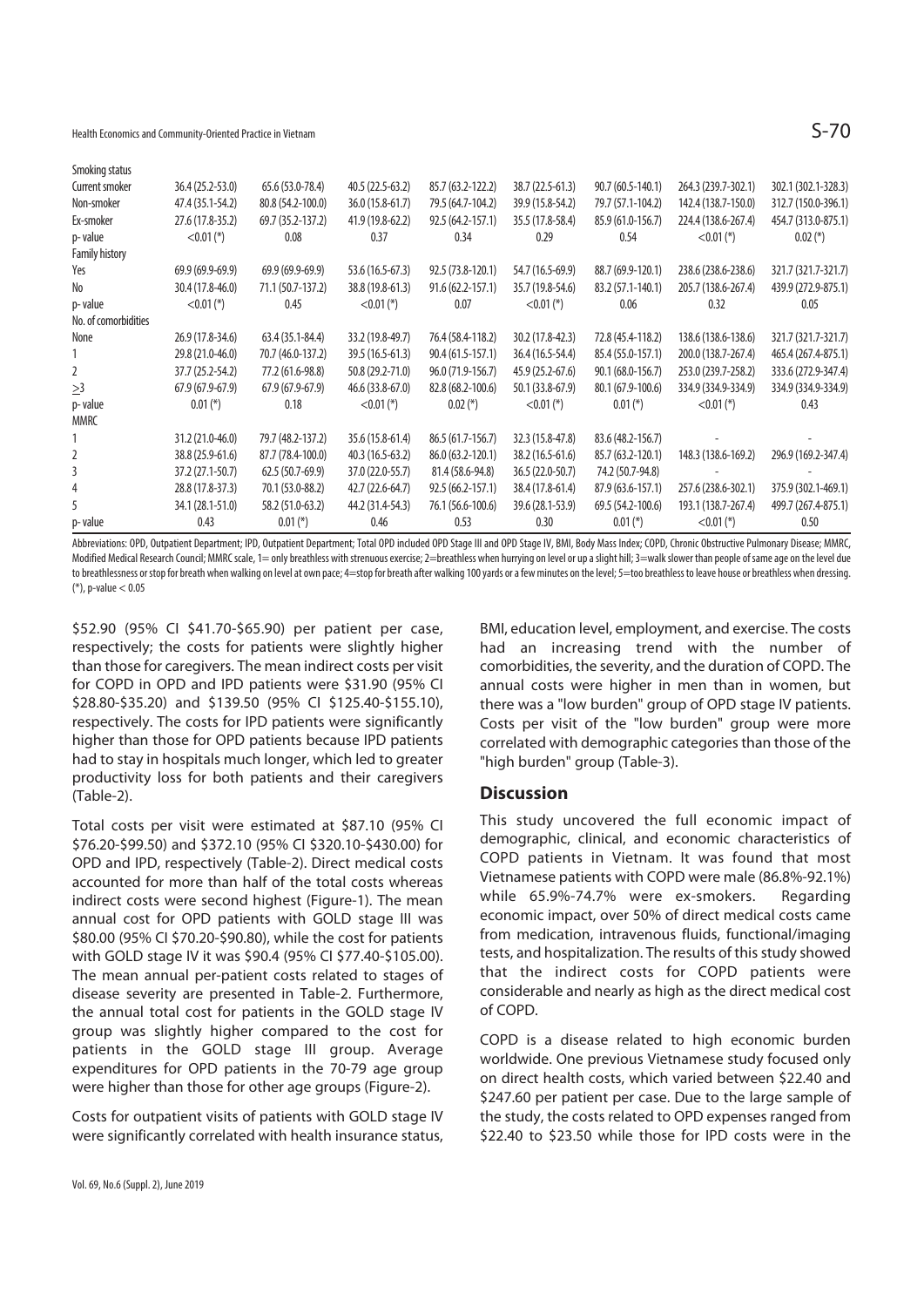range of \$180.90-\$247.60.46 The results of this study indicate that the cost of direct medical care for OPD patients is slightly higher than these estimates (\$33.50- \$44.80), and those for IPD patients are significantly lower than previous findings (\$179.70). The direct expenditure and total costs per patient were equivalent to 18.6%- 99.7% and 44.4%-206%, respectively, of their personal income. Indirect costs accounted for 34.6%-41.9% of total costs; these results are quite similar to a report published in the US (27%-61%).47 Indirect costs of COPD were found to have an upward trend in the past several years.28

On the international level, there are significant variations of COPD costs worldwide. Societal per-patient costs have been found to vary enormously, from \$1,721 in Russia to \$30,826 in the US.48 In general, observed cost differences between studies are large because of the difference between national treatment patterns, labor markets, and price structures. However, there is a consistent pattern across countries, showing that increased costs are associated with more severe disease and a greater number of comorbidities.48 Particularly, according to disease severity, the mean per-patient costs of OPD patients was slightly higher for those with stage IV COPD compared to those with stage III in this study. Similarly, the cost was doubled or tripled for patients in "high burden" groups compared to the "low burden" groups. Similar results were also reported in a previous study, which only looked at the pharmaceutical cost of the disease,<sup>49</sup> and in the study of Boland et al<sup>50</sup> which showed that GOLD stages and groups were strongly related with the total health care costs of COPD. Moreover, a Swedish study also showed that the costs of COPD were highly associated with disease severity, with the mean total costs for a subject with a very severe case being 29 times higher than for a subject with mild COPD.51

Gender did not illustrate any relationship with the cost categories, while total costs by age groups showed that elderly patients incur higher direct costs. Due to increased risks of comorbidities and poor health, elderly people generally have a high need for hospitalizations and caregivers. A long hospital duration may lead to the increase in daily costs due to treatment-resistant, severe cases of many accompanying comorbidities. The relationship between increased costs and a lengthy hospital stay has been demonstrated in many previous  $\frac{1}{10}$ studies. 33,52,53

Comorbidities are recognized as a critical factor associated with high mortality in COPD.54,55 Diabetes, heart failure, renal failure, cancer, and neuropsychiatric diseases are common with aging and often occur together;56,57 if any of these diseases exist in these

individuals, the possibility that others exist is higher in these individuals compared to healthy adults.58 In a previous study, 28.9% of patients had two comorbid diseases including hypertension (most common) and other cardiovascular diseases, such as coronary artery disease and congestive heart failure, as well as diabetes mellitus.59 In this study, the existence of two comorbid diseases occurred in 22.2%-29.7% of patients, the most common being cardiovascular diseases (42.3%-56.0%), followed by diabetes mellitus (8.8%-12.7%), and gastroesophageal reflux diseases (9.9%-13.8%). Similarly, some previous studies showed that cerebrovascular disease, mainly hypertension, was the most common comorbidity related to COPD.54,60,61

The comorbidity existence is significantly associated with the total costs of COPD patients. The expenditure of this disease associated with cardiovascular diseases, diabetes, gastroesophageal reflux diseases, chronic kidney disease, anemia, and osteoporosis were estimated to be higher than those associated with COPD without comorbidities. Some previous studies have also demonstrated a strong relationship between the yearly costs of COPD and the number of comorbid diseases.52,62,63 One study assessed the factors associated with the increase costs for patients hospitalized due to exacerbation and reported a significant relationship between increased costs and comorbidities.52 COPD patients with comorbidities require hospitalization, which leads to increased costs. Moreover, approximately 50% of COPD patients use cardiovascular medications and, more frequently, analgesics, antibiotics, and psychotherapeutic drugs.<sup>62</sup> Another study discovered that the direct costs of COPD patients with comorbid diseases were 4.7 times higher than those without a comorbidity.<sup>61</sup> Dalal et al observed that yearly direct costs were 38% more in COPD patients with cardiovascular disease compared to patients with COPD only.64 Pasquale et al also found that the yearly costs of COPD cases with the existence of cardiovascular disease and diabetes mellitus were found to be 1.69 times and 1.46 times higher, respectively, than those for COPD patients without a comorbidity.65

### **Limitations**

This study is subject to certain limitations. First, COPD patients involved in this study were not randomly selected but were chosen from only one hospital of the country, which may affect its external validity. Therefore, future studies should focus on the prevalence in the general population. Second, this study was designed to estimate the total cost of COPD but not to evaluate the cost of exacerbations (which significantly contribute to the total cost in many studies) due to the absence of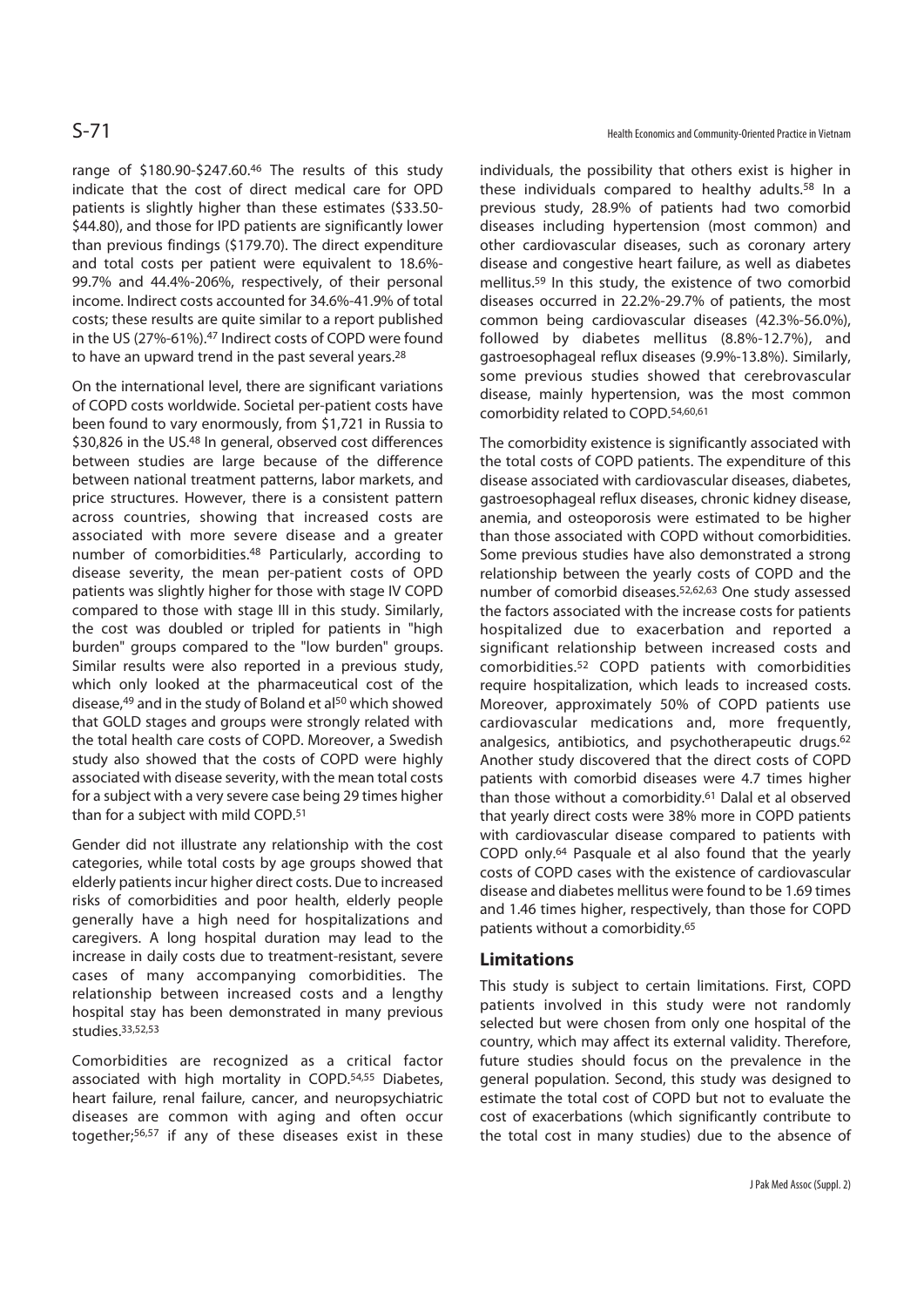related data.26,48,51,59,66 Moreover, the retrospective data used to calculate direct medical costs are highly associated with COPD in the past three months, but it is possible that a proportion of these resources may not be strictly associated to COPD but to its related comorbidities. Thus, a clear distinction between costs strictly COPD-related and costs related to its comorbidities cannot be made from the database, and results show all costs associated with COPD and its comorbidities.

Third, there are some related-cost parameters not included in the study which might have led to an underestimation of true costs. Cost estimates do not include any disability pensions or other health care benefits COPD patients might receive. Another limitation is that it does not incorporate productivity losses related to premature death due to COPD. Premature death is a significant component of indirect costs, especially in the case of diseases causing significant mortality as COPD, because we only aimed to capture the costs associated with absence from work due to illness. Due to the difficulty in estimating the intangible costs associated with COPD-such as the loss of quality of life, and pain and suffering of both patients and their caregivers-intangible costs were not taken into consideration in calculations.

### **Conclusion**

The results of this perspective study illustrate that Vietnamese COPD is associated with a significant economic burden. The cost of this disease per case is shown to be proportional to the severity and comorbidities of COPD; additionally, "high burden" groups have double the total costs of COPD. In brief, estimations of direct and indirect costs of COPD might provide valuable information for decision making based on empirical evidence that will benefit not only patients but also society in general.

### **Recommendations**

This study provides up-to-date cost estimates of COPD in Vietnam that are needed to raise COPD awareness. The results of this study can contribute to discussions around cost rationalization policies in the field of health care to minimize costs. The economic impacts of COPD are mainly associated with the severity of the disease and its comorbidities, so there is a need for early detection of COPD as well as reasonable management of the most common comorbidities, such as diabetes mellitus, hypertension, and kidney failure, which might to reduce these costs. The implementation of these measures would decrease the cost load of COPD and increase the cost effectivity of managing the disease. Overall, COPD

has an enormous economic impact on society and a joint effort of all stakeholders is required to develop costeffective interventions, prevention, and disease management programs. It should be noted that further research is needed on this topic for results of this study to be comparative and representative, and to be able to conclude with more reliable estimates.

**Acknowledgement:** The authors acknowledge the COPD patients who voluntarily participated in this study. Our greatest appreciation to the support of the board of directors and the hospital staffs of Dong Nai General Hospital during the conduct of our study at their sites.

**Disclaimer:** None to declare.

**Conflict of Interest:** None to declare.

**Funding Disclosure:** None to declare.

### **References**

- 1. Vestbo J, Hurd SS, Agustí AG, Jones PW, Vogelmeier C, Anzueto A, et al. Global strategy for the diagnosis, management, and prevention of chronic obstructive pulmonary disease: GOLD executive summary. Am J Respir Crit Care Med 2013;187:347-65.
- 2. Huber MB, Wacker ME, Vogelmeier CF, Leidl R. Comorbid influences on generic health-related quality of life in copd: a systematic review. PLoS One 2015;10:e0132670.
- 3. Menn P, Weber N, Holle R. Health-related quality of life in patients with severe COPD hospitalized for exacerbations - comparing EQ-5D, SF-12 and SGRQ. Health Qual Life Outcomes 2010;8:39.
- 4. Putcha N, Puhan MA, Hansel NN, Drummond MB, Boyd CM. Impact of co-morbidities on self-rated health in self-reported COPD: an analysis of NHANES 2001-2008. COPD 2013;10:324-32.
- 5. Smith MC, Wrobel JP. Epidemiology and clinical impact of major comorbidities in patients with COPD. Int J Chron Obstruct Pulmon Dis 2014;9:871-88.
- 6. Vanfleteren LE, Spruit MA, Groenen M, Gaffron S, van Empel VP, Bruijnzeel PL, et al. Clusters of comorbidities based on validated objective measurements and systemic inflammation in patients with chronic obstructive pulmonary disease. Am J Respir Crit Care Med 2013;187:728-35.
- 7. Wacker ME, Jörres RA, Schulz H, Heinrich J, Karrasch S, Karch A, et al. Direct and indirect costs of COPD and its comorbidities: Results from the German COSYCONET study. Respir Med 2016;111:39-46.
- 8. Diaz-Guzman E, Mannino DM. Epidemiology and prevalence of chronic obstructive pulmonary disease. Clin Chest Med 2014;35:7-16.
- 9. World Health Organization. The top 10 causes of death. News release. The WHO's Media Centre. [Online] 2018 [Cited 2018 September 11]. Available from URL: http://www.who.int/en/newsroom/fact-sheets/detail/the-top-10-causes-of-death
- 10. Mathers CD, Loncar D. Projections of global mortality and burden of disease from 2002 to 2030. PLoS Med 2006;3:e442.
- 11. Atsou K, Chouaid C, Hejblum G. Variability of the chronic obstructive pulmonary disease key epidemiological data in Europe: systematic review. BMC Med 2011;9:7.
- 12. McLean S, Hoogendoorn M, Hoogenveen RT, Feenstra TL, Wild S, Simpson CR, et al. Projecting the COPD population and costs in England and Scotland: 2011 to 2030. Sci Rep 2016;6:31893.
- 13. Tzanakis N, Anagnostopoulou U, Filaditaki V, Christaki P, Siafakas N; COPD group of the Hellenic Thoracic Society. Prevalence of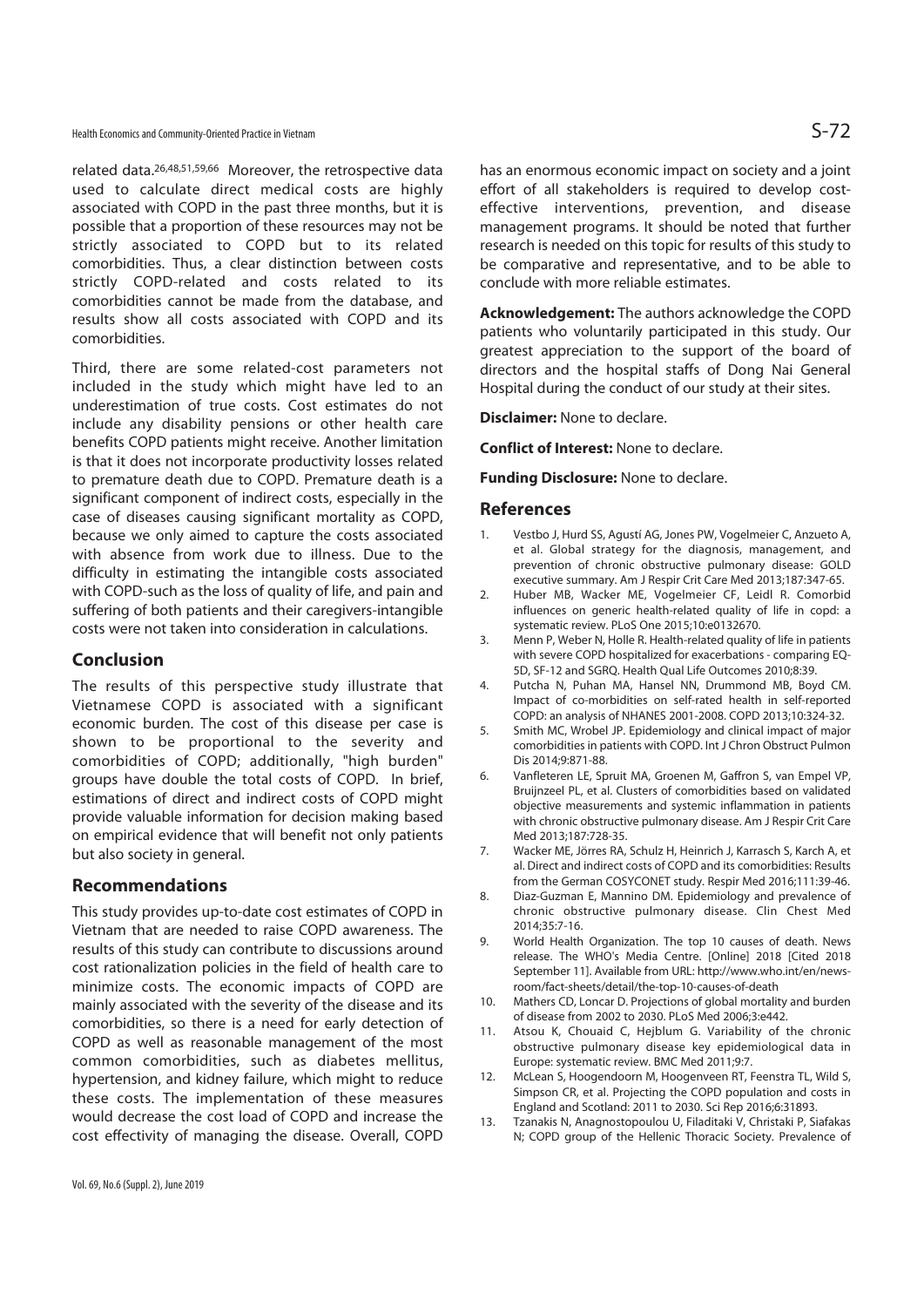COPD in Greece. Chest 2004;125:892-900.

- 14. Minas M, Koukosias N, Zintzaras E, Kostikas K, Gourgoulianis KI. Prevalence of chronic diseases and morbidity in primary health care in central Greece: an epidemiological study. BMC Health Serv Res 2010;10:252.
- 15. Minas M, Hatzoglou C, Karetsi E, Papaioannou AI, Tanou K, Tsaroucha R, et al. COPD prevalence and the differences between newly and previously diagnosed COPD patients in a spirometry program. Prim Care Respir J 2010;19:363-70.
- 16. Adeloye D, Chua S, Lee C, Basquill C, Papana A, Theodoratou E, et al. Global and regional estimates of COPD prevalence: Systematic review and meta-analysis. J Glob Health 2015;5:020415.
- 17. Zhong N, Wang C, Yao W, Chen P, Kang J, Huang S, et al. Prevalence of chronic obstructive pulmonary disease in China: a large, population-based survey. Am J Respir Crit Care Med 2007;176:753-60.
- 18. Yoo KH, Kim YS, Sheen SS, Park JH, Hwang YI, Kim SH, et al. Prevalence of chronic obstructive pulmonary disease in Korea: the fourth Korean National Health and Nutrition Examination Survey, 2008. Respirology 2011;16:659-65.
- 19. Programme to improve management of asthma, COPD patients. [Online] 2017 [Cited 2018 September 14]. Available from URL: http://vietnamnews.vn/society/health/405914/programme-toimprove-management-of-asthma-copdpatients.html#jS1Yrzmge1ek9Hca.99
- 20. Le TTL. The actuality of chronic obstructive pulmonary disease in Vietnam. J Fr Vietnam Assoc Pulmonol 2011;2:46-48.
- 21. Lâm HT, Ekerljung L, T Formula See Text Ng NF, Rönmark E, Larsson K, Lundbäck B. Prevalence of COPD by disease severity in men and women in northern Vietnam. COPD 2014;11:575-81.
- 22. Guarascio AJ, Ray SM, Finch CK, Self TH. The clinical and economic burden of chronic obstructive pulmonary disease in the USA. Clinicoecon Outcomes Res 2013;5:235-45.
- 23. Dang-Tan T, Ismaila A, Zhang S, Zarotsky V, Bernauer M. Clinical, humanistic, and economic burden of chronic obstructive pulmonary disease (COPD) in Canada: a systematic review. BMC Res Notes 2015;8:464.
- 24. Gibson GJ, Loddenkemper R, Lundbäck B, Sibille Y. Respiratory health and disease in Europe: the new European Lung White Book. Eur Respir J 2013;42:559-63.
- 25. Kirsch F, Teuner CM, Menn P, Leidl R. Costs of illness for asthma and COPD in adults in Germany. Gesundheitswesen 2013;75:413- 23.
- 26. Souliotis K, Kousoulakou H, Hillas G, Tzanakis N, Toumbis M, Vassilakopoulos T. The direct and indirect costs of managing chronic obstructive pulmonary disease in Greece. Int J Chron Obstruct Pulmon Dis 2017;12:1395-1400.
- 27. Hoogendoorn M, Feenstra TL, Rutten-van Mölken MP. Projections of future resource use and the costs of asthma and COPD in the Netherlands. Ned Tijdschr Geneeskd 2006;150:1243-50.
- 28. Herse F, Kiljander T, Lehtimäki L. Annual costs of chronic obstructive pulmonary disease in Finland during 1996-2006 and a prediction model for 2007-2030. NPJ Prim Care Respir Med 2015;25:15015.
- 29. Ford ES, Murphy LB, Khavjou O, Giles WH, Holt JB, Croft JB. Total and state-specific medical and absenteeism costs of COPD among adults aged ? 18 years in the United States for 2010 and projections through 2020. Chest 2015;147:31-45.
- 30. Hoang Anh PT, Thu le T, Ross H, Quynh Anh N, Linh BN, Minh NT. Direct and indirect costs of smoking in Vietnam. Tob Control 2016;25:96-100.
- 31. Chapman KR, Bourbeau J, Rance L. The burden of COPD in Canada: results from the Confronting COPD survey. Respir Med 2003;97(Suppl C):S23-31.
- 32. Dalal AA, Christensen L, Liu F, Riedel AA. Direct costs of chronic

obstructive pulmonary disease among managed care patients. Int J Chron Obstruct Pulmon Dis 2010;5:341-9.

- 33. Chen YH, Yao WZ, Cai BQ, Wang H, Deng XM, Gao HL, et al. Economic analysis in admitted patients with acute exacerbation of chronic obstructive pulmonary disease. Chin Med J (Engl) 2008;121:587-91.
- 34. Zhang B, Zhang Y, Yang J, Liu X. Analysis on direct economic burden of community COPD patients and its influence factors in Chengdu. Wei Sheng Yan Jiu 2007;36:706-10.
- 35. Tarricone R. Cost-of-illness analysis. What room in health economics? Health Policy 2006;77:51-63.
- 36. World Health Organization. Who guide to identifying the economic consequences of disease and injury. Geneva, Switzerland: WHO Press, 2009; pp 132.
- 37. Onukwugha E, McRae J, Kravetz A, Varga S, Khairnar R, Mullins CD. Cost-of-Illness Studies: An Updated Review of Current Methods. Pharmacoeconomics 2016;34:43-58.
- 38. Jo C. Cost-of-illness studies: concepts, scopes, and methods. Clin Mol Hepatol 2014;20:327-37.
- 39. Introduction of Dong Nai General Hospital. [Online] 2018 [Cited 2018 August 22]. Available from URL: http://benhviendongnai.vn/en
- 40. World Health Organization. International Statistical Classification of Diseases and Related Health Problems 10th Revision (ICD-10)-WHO Version. [Online] 2016 [Cited 2018 September 14]. Available from URL: http://apps.who.int/classifications/icd10/browse/2016/en#!/IX
- 41. Vogelmeier CF, Criner GJ, Martínez FJ, Anzueto A, Barnes PJ, Bourbeau J, et al. Global Strategy for the Diagnosis, Management, and Prevention of Chronic Obstructive Lung Disease 2017 Report: GOLD Executive Summary.Arch Bronconeumol2017;53:128-49.
- 42. Kobelt G. Health economics, economic evaluation, and glaucoma. J Glaucoma 2002;11:531-9.
- 43. World Bank. GDP per capita in 2017. [Online] 2018 [Cited 2018 September 14]. Available from URL: http://databank.worldbank.org/ data/reports.aspx?source=2&country=VNM
- 44. General statistics office of Viet nam. Socio-economic situation in the first quarter of 2018. [Online] 2018 [Cited 2018 July 22]. Available from URL: https://www.gso.gov.vn/default.aspx?tabid= 382&idmid=2&ItemID=18786
- 45. The Ministry of Finance. Exchange rate of foreign currency in July 2018. [Online] 2018 [Cited 2018 August 14]. Available from URL: http://www.mof.gov.yn/webcenter/portal/btc/r/dn/tght/tght\_ch itiet?dDocName=UCMTMP125801&\_adf.ctrlstate=1dpy8szvnm\_318&\_afrLoop=42063642509728305#!%40% 40%3F\_afrLoop%3D42063642509728305%26dDocName%3DUC MTMP125801%26\_adf.ctrl-state%3D4q978lh5v\_4
- 46. Vo TQ, Phung TCN, Vu TQ, Tran TN, Vo TTT, Phan VHA, et al. Cost trend analysis of chronic obstructive pulmonary disease among Vietnamese patients: findings from two provincial facilities 2015- 2017. J Clin Diagn Res 2018;12(Suppl-1):LC92-98.
- 47. Patel JG, Nagar SP, Dalal AA. Indirect costs in chronic obstructive pulmonary disease: a review of the economic burden on employers and individuals in the United States. Int J Chron Obstruct Pulmon Dis 2014;9:289-300.
- 48. Foo J, Landis SH, Maskell J, Oh YM, van der Molen T, Han MK, et al. Continuing to Confront COPD International Patient Survey: Economic Impact of COPD in 12 Countries. PLoS One 2016;11:e0152618.
- 49. Stafyla E, Kerenidi T, Gerogianni I, Geitona M, Daniil Z, Gourgoulianis KI. The pharmacological cost of COPD during Greek economic crisis. Int J Chron Obstruct Pulmon Dis 2017;12:461-66.
- 50. Boland MR, Tsiachristas A, Kruis AL, Chavannes NH, Rutten-van Mölken MP. Are GOLD ABCD groups better associated with health status and costs than GOLD 1234 grades? A cross-sectional study. Prim Care Respir J 2014;23:30-7.